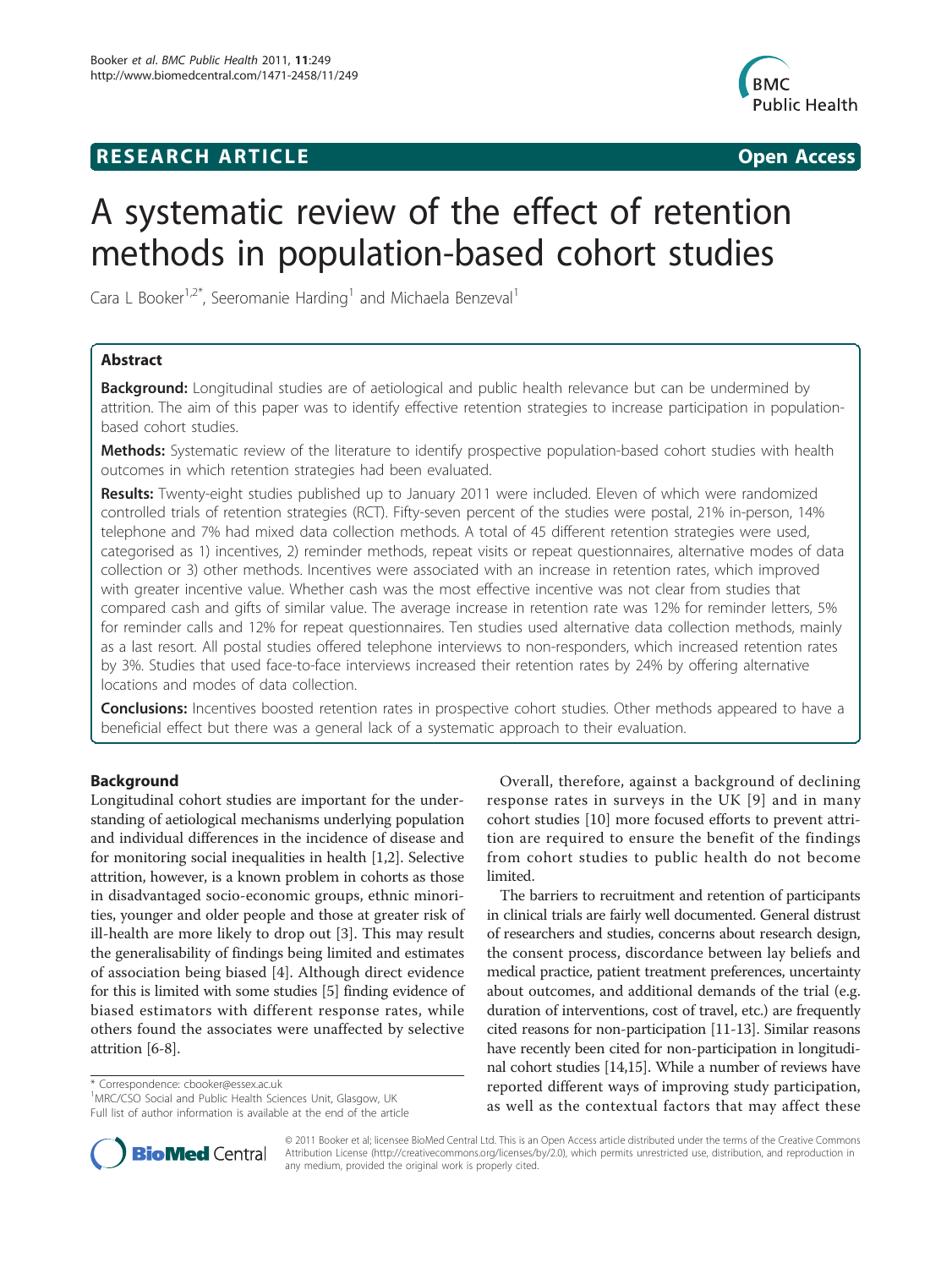approaches, [\[16-18](#page-10-0)] little is known about the effectiveness of specific retention strategies, which may differ by study design. Reasons for attrition may differ for randomized trials, e.g. random assignment to an unwanted treatment group, and the process of randomization and the types of interventions, which, make it difficult to extrapolate the effectiveness of certain retention methods to cohort studies. Cohort studies are expensive, with the follow-up of high risk groups requiring the most effort and resources, so there is a critical need to identify effective retention strategies. For these reasons, in this review, we have decided to focus exclusively on cohort studies. The main objective of this review was to determine the effectiveness of retention strategies in improving retention rates in prospective population-based cohort studies.

#### Methods

This review focused on the evaluation of retention strategies in prospective population-based cohort studies with health as an outcome. A population-based cohort was defined as "any well-defined population defined by geographic boundaries, membership or occupation" [\[19\]](#page-10-0). Studies were included if there was at least one wave of follow-up data collection in which the participant, or a proxy, was personally contacted by the study, at least one retention method was described and method-specific retention rates were reported. Studies were excluded if they were clinical or non-clinical trials evaluating the effectiveness of treatment regimens or intervention/prevention programmes, non-population-based cohort studies or cohorts with record linkage as the only method of follow-up. Only English language studies were searched and selected in order to reduce potential biases from misinterpretation. Studies which focus solely on locating (e.g. tracing) respondents, although an important activity for cohort maintenance, were not included in this review. Similar reviews of the effect of initial recruitment on subsequent retention have not been considered here, although again there is evidence that significant effort at recruitment may reduce subsequent attrition [\[20](#page-10-0)].

The electronic databases Medline, PsycINFO, PsycAB-STRACTS, Embase, CINAHL, ISI, AMED and the Cochrane Central Register of Controlled Trials were initially searched for studies published through to June, 2007. The review was updated with additional searches of Medline, PsycINFO, ISI and the Cochrane Central Register of Controlled Trials conducted in November 2008 and in January 2011. Existing reviews were identified by searching the Cochrane library, the Database of Abstracts of Reviews of Effects (DARE) public databases at the Centre for Reviews and Dissemination, and other relevant medical and social science databases, including those produced by the Health Development Agency. Manual searches of bibliographies were also conducted

to obtain reports on primary studies that were not retrieved through the electronic search. A list of potential prospective population-based cohort studies was also developed and study investigators were contacted and study websites searched for unpublished and technical reports.

Five terms were used in the electronic search 1) recruitment, 2) retention, 3) attrition, 4) participation, and 5) study design. In most cases a second keyword was included with the main search term, for example, attrition was paired up with any variation of "minimi" (e.g. minimization, minimizing, etc.). Use of the term 'recruitment' enabled identification of cohort studies that may have been missed through use of the retention term only. The search was restricted to include only publications where the two words were within two words of each other (i.e. minimization of attrition, attrition was minimized, etc.). Specific terms were agreed upon by the authors and adapted for each database (Additional File [1\)](#page-9-0). CB conducted the initial appraisal of all titles and abstracts of papers. SH conducted a 20% re-check working independently to ensure that potentially relevant cohort studies or retention evaluations were not missed. Any disagreements were resolved through discussion. Data items to be extracted were agreed by all authors, and a data extraction database containing details of each study was developed by CB. MB independently reviewed all data extracted.

Retention strategies were categorised as 1) incentives to participate (monetary and non-monetary), 2) reminder calls or letters, repeat visits (i.e. more than one visit to schools to follow-up pupils who were not present on previous days of data collection) or repeat questionnaires and alternative modes of data collection and 3) other methods (e.g. method of posting, length of questionnaire). Differences in retention rates across the different retention strategies were examined with Meta-Analyst software [[21\]](#page-10-0). Individual study proportions, that is the number of participants retained from a specific retention method divided by the number of participants approached, and 95% confidence intervals were calculated using random model analysis weighted by sample size and variance [\[21](#page-10-0)]. The individual study proportions given in the tables are the additional increase in the proportion of subjects retained from the specified method. Due to the heterogeneity of the methods within and between the RCTs and non-experimental studies metaanalyses were not conducted.

#### Results

#### Literature Search

The literature, bibliography, and website searches, together with correspondence with study investigators identified 17 210 papers. As Figure [1](#page-2-0) shows, the vast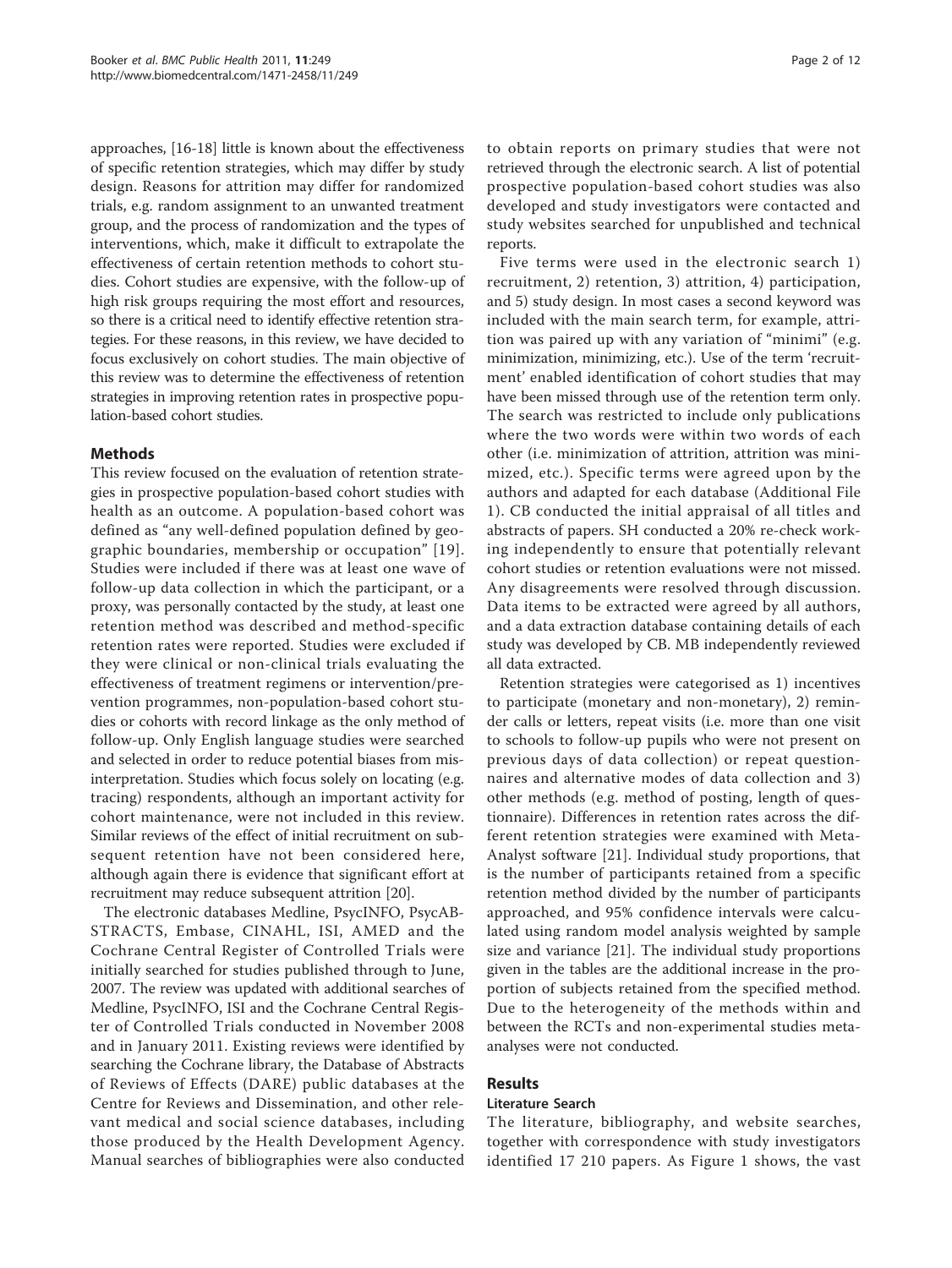<span id="page-2-0"></span>

majority of these were excluded because they were not population-based studies or they focused on recruitment rather than retention strategies, leaving 913 potential papers. Two-thirds of these papers were excluded because they had no information on the retention strategies, 30% of which were then excluded as they did not

contain information on the evaluation of retention strategies.

Twenty-eight studies from thirty-two papers, unpublished papers, technical reports, book chapters, and one personal communication were identified as eligible for inclusion in this review [\[22](#page-10-0)-[53\]](#page-11-0).,[Dudas, e-mail, 14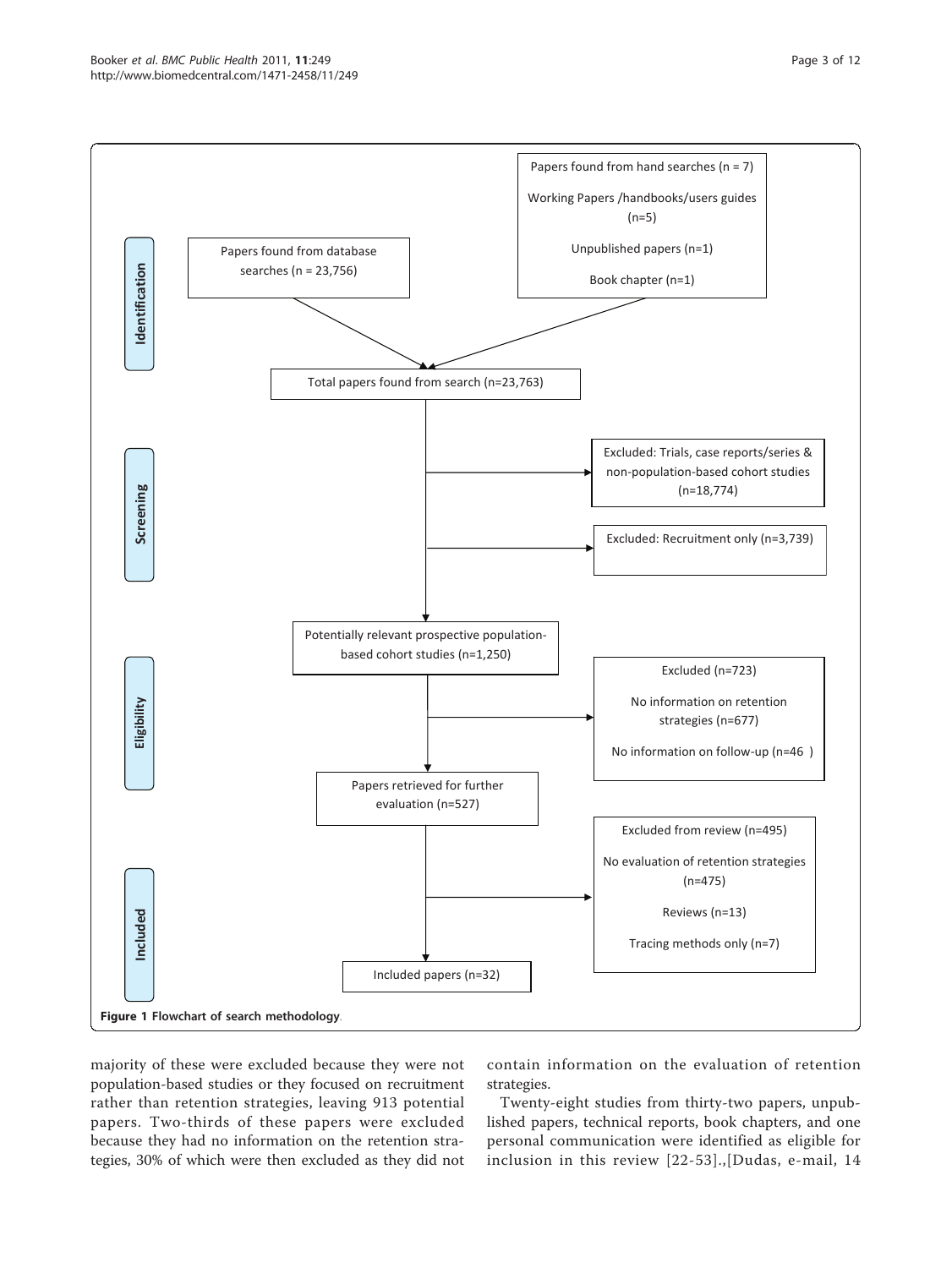December 2007] Table [1](#page-4-0) provides a description of each study (see Additional File [2](#page-9-0) for a more detailed description).

Of the 28 studies reviewed more than half were conducted in the USA, were postal questionnaires and were conducted with adult cohorts. The majority were less than 10 years old when the retention strategy took place and had less than 10 follow ups.

Of the 28 studies, 11 were RCTs, [\[22-33\]](#page-10-0) of which 9 focused on the effectiveness of incentives and 2 experimented with the interview length and postal methods; the remaining 17 conducted other types of analyses of the effectiveness of the retention methods used [[34-](#page-10-0)[53](#page-11-0)]., [Dudas, e-mail, 14 December 2007] Some of the retention efforts were conducted in pilot studies [[36,40](#page-10-0),[42](#page-10-0)] and others were trialled after the main attempt data collection had been completed [[22,24,27](#page-10-0)-[31,33](#page-10-0)]. This use of retention methods on sub-populations may have a significant effect on the response rates reported. For example, pilots on hard-to-reach groups or reluctant participants may have low response rates; however, the addition of these participants could improve both the overall response rate and representativeness of the study population.

#### Incentives

Incentives were evaluated in ten studies, [[22](#page-10-0),[23](#page-10-0), [25](#page-10-0)-[28,32](#page-10-0),[33](#page-10-0),[40,45\]](#page-10-0) the results of which are shown in Table [2.](#page-6-0) Incentives were associated with an increase in overall retention rates [[22,25](#page-10-0)-[28](#page-10-0),[32,33](#page-10-0),[45\]](#page-10-0). Five studies [[23,25,26,32,40,45\]](#page-10-0) trialled incentives with all study participants, i.e. incentives were included in the first data collection attempt. The increases associated with the provision of, or increase in the value of incentives, ranged from 2% to 13%. Two studies [[25,26,32](#page-10-0)] randomized differing amounts of monetary incentives and results showed that retention was higher in groups that received higher amounts. Two studies [\[23,40\]](#page-10-0) examined the effects of non-monetary incentives on retention and found no increase in retention. However, Rudy et al. in a nonexperimental study, reported a 79% response rate for those receiving \$100 incentive and 66% for those receiving non-cash gifts  $(X^2 (1,166) p < 0.05)$  [[45](#page-10-0)]. Retention rates also increased with the value of monetary incentive offered [[22,25-28,32,33\]](#page-10-0).

An exception to the finding of increased response with greater monetary value was the study by Doody et al. which, found that a \$2 bill resulted in a higher retention rate than a \$5 cheque [[22](#page-10-0)]. One possible explanation is that in the United States, a \$2 bill is rare and may have novelty; alternatively, the higher amount was given as a cheque and the transaction cost of cashing a low-value cheque may have reduced the effect of the incentive [\[22](#page-10-0)]. The National Longitudinal Surveys (NLS) found that not all respondents who received cheques or cash cards as incentives used them. Although equivalent cash value were not offered to provide a direct comparison, it is likely that while reducing the overall cost of incentives to the study, [\[27,28](#page-10-0)] this strategy also reduced the impact of an incentive on the retention rate. There is tentative evidence that providing incentives, particularly upfront to specific groups, e.g. non-responders to previous data collection, may reduce the cost per interview as the cost of the incentive is cheaper than multiple visits or calls to obtain such respondents without an incentive [[27](#page-10-0),[28](#page-10-0)].

## Reminders, repeat contacts and alternative modes of data collection

The most common approach to improving retention was to write to or call respondents to remind them to complete a questionnaire or take part in an interview; to send additional questionnaires, make repeat calls or visits; or, to offer alternative modes of data collection in an attempt to capture reluctant respondents. Seventeen studies included at least one of these methods, [[22,24](#page-10-0),[33-44](#page-10-0),[46-](#page-10-0)[53\]](#page-11-0) most including a range of them in a hierarchical fashion, starting with the least labour intensive (i.e. reminders) and ending with the most costly (i.e. alternative modes of data collection). With the exception of one study [[42\]](#page-10-0) it was possible to separate out the effect of each specific stage on retention.

Table [2](#page-6-0) shows the additional proportion retained after posting reminder letters or postcard following a postal survey, which appeared to increase with number of letters sent. The time between sending out the initial postal questionnaire and the reminder varied by study, but no study evaluated the optimal time between postings.

Ten studies posted questionnaires to participants multiple times, [[22,31](#page-10-0),[33,35-37,40,42](#page-10-0),[46,48\]](#page-10-0), [Dudas, e-mail, 14 December 2007] with nine [\[22](#page-10-0),[31,33,35](#page-10-0)-[37,40](#page-10-0),[46,48](#page-10-0)], [Dudas, e-mail, 14 December 2007] providing retention rates for each posting. Table [3](#page-7-0) shows that the additional proportion retained from posting repeat questionnaires appeared to increase with the number posted. Only one study compared the effectiveness of reminder letters with that of repeat questionnaires. Hoffman et al. found that those who received a second questionnaire were much more likely to be retained than those who received only a reminder postcard [\[40](#page-10-0)].

Ten [\[34,35](#page-10-0),[38,41](#page-10-0)-[44](#page-10-0),[46,47](#page-10-0),[50-](#page-10-0)[53\]](#page-11-0) of the twenty-eight studies offered alternative data collection modes to participants; seven [[34](#page-10-0),[35](#page-10-0),[38,42,46,47,50](#page-10-0)-[53](#page-11-0)] of these studies had already used other retention methods. Table [3](#page-7-0) shows that there was an increase in retention with any alternative additional data collection method. The additional retention was highest for face-to-face studies, [[41,43,44](#page-10-0)] which conducted the first interview in a central location e.g. a clinic or school and the subsequent modes either followed up with home interviews or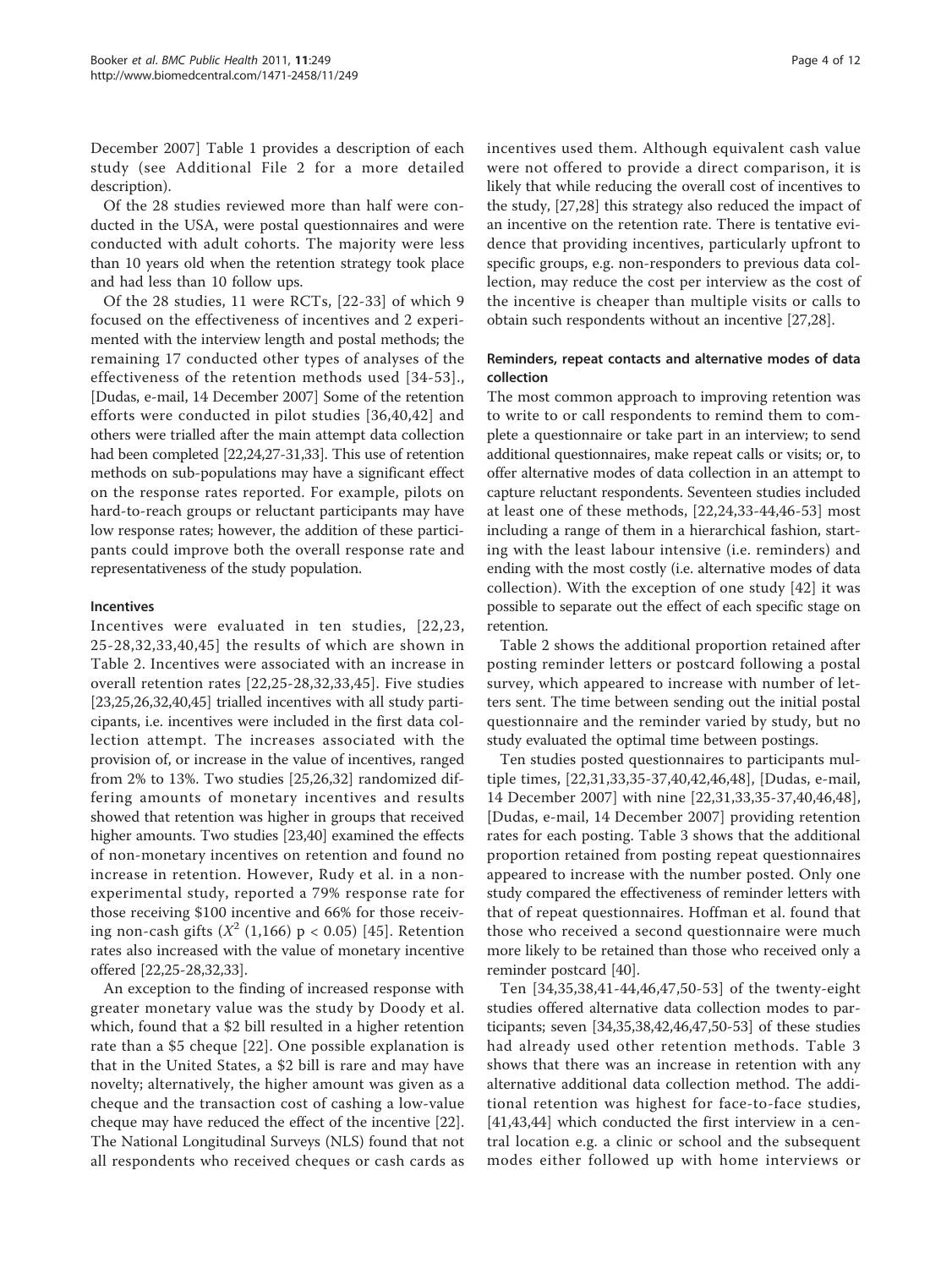# <span id="page-4-0"></span>Table 1 Description of Studies Included in Review

| First Author (Publication Date),<br>Study Name, Reference Number                                    | <b>Baseline Sample</b><br>Population | Year           | <b>Baseline</b><br>Started Sample<br>Size | Interval<br><b>Between</b><br>Data<br><b>Collections</b> | <b>Evaluation</b><br>Year(s) | Data<br>Collection<br>Method | <b>Retention Method (s)</b>                                                                                                          | Response<br>Rates <sup>a,b</sup>              |
|-----------------------------------------------------------------------------------------------------|--------------------------------------|----------------|-------------------------------------------|----------------------------------------------------------|------------------------------|------------------------------|--------------------------------------------------------------------------------------------------------------------------------------|-----------------------------------------------|
| <b>Randomised Studies of Retention Strategies</b>                                                   |                                      |                |                                           |                                                          |                              |                              |                                                                                                                                      |                                               |
| Doody (2003) US Radiologic<br>Technologists (USRT) Study, [22]                                      | Adults                               | 1984-<br>1987* | 132 454<br>2700                           | 8-10 Years                                               | 1995-1997                    | Postal                       | RCT of monetary incentives                                                                                                           | 72% 23% RCT                                   |
| Kalsbeek (1995) 1993-1994 Self-Care<br>Assessment of Community Based<br>Elderly, [23]               | Adults 67+                           | 1991           | 3485                                      | 2 Years                                                  | 1993-1994                    | Telephone                    | RCT of advance packets with non-monetary<br>incentives                                                                               | 78%                                           |
| Koo (1996) The Canadian Study of<br>Diet, Life-Style and Health, [24]                               | Girls aged 5-13                      | 1992           | 657                                       | 1 Year                                                   | 1995                         | Postal                       | RCT of reminder letters                                                                                                              | 74% 55% RCT                                   |
| Laurie (2007) British Household Panel<br>Survey (BHPS), [25,26]                                     | Households                           | 1991*          | 10 264                                    | 1 Year                                                   | 2004                         | Face-to-<br>Face             | RCT of monetary incentives                                                                                                           | 85%                                           |
| Olson (2008) National Longitudinal<br>Survey of Youth in 1979 (NLS79),<br>$[27-30]$                 | Youth and young<br>adults aged 14-22 | 1979*          | 12 686                                    | 1-2 Years                                                | 2000                         | Mixed                        | RCT of monetary incentives                                                                                                           | 83% 32% RCT                                   |
| Olson (2008) National Longitudinal                                                                  | Women aged 20-44                     | 1967           | 5159                                      | 1-2 Years                                                | 2001                         | Mixed                        | RCT of monetary and non-monetary incentives                                                                                          | 46%                                           |
| Surveys of Young Women and<br>Mature Women (NLSW), [27-30]                                          | Women aged 14-24                     | 1968           | 5083 766                                  | 9 Years                                                  |                              |                              |                                                                                                                                      | 54% 30% RCT                                   |
| Olson (2008) National Longitudinal<br>Survey of Youth in 1997 (NLS97),<br>$[27-30]$                 | Youth aged 12-17                     | 1997*          | 8984<br>3,825                             | 1 Year                                                   | 2006                         | Face-to-<br>Face             | RCT of monetary incentives                                                                                                           | 84% 65% RCT                                   |
| Rimm (1990) Health Professionals<br>Follow-up Study, [31]                                           | Males aged 40-75                     | 1986*          | 51 672                                    | 1-2 Years                                                | 1988                         | Postal                       | RCT of mailing methods                                                                                                               | 93% 69% RCT                                   |
| Rodgers (unpublished) Health and<br>Retirement Study (HRS), [32]                                    | Adults aged 60+                      | 1992*          | 12 654                                    | 2 Years                                                  | 2000                         | Telephone                    | RCT of monetary incentives                                                                                                           | 88%                                           |
| White (2005) VITamins And Lifestyle<br>(VITAL) Study, [33]                                          | Adults aged 50-76                    | 2000*          | 77 700<br>$452-1$                         | 2 Years                                                  | 2002                         | Postal                       | RCT of non-monetary incentive                                                                                                        | 84% 34% RCT                                   |
| Non-Randomised Studies of Retention Strategies                                                      |                                      |                |                                           |                                                          |                              |                              |                                                                                                                                      |                                               |
| Boys (2003), [34]                                                                                   | Youth aged 15-16                     | 2000           | 540                                       | 1 Year                                                   | 2001-2002                    | Postal                       | Reminder methods and alternative methods of<br>data collection                                                                       | 92%                                           |
| Calle (2002) Cancer Prevention Study<br>II (CPS-II) Nutrition Cohort, [35]                          | Adults aged 50-74                    | 1992*          | 184 194                                   | 2 Years                                                  | 2003                         | Postal                       | Repeated questionnaire postings and alternative<br>methods of data collection                                                        | 90%                                           |
| Clarke (1998) Whitehall I Study, [36]                                                               | Males aged 40-69                     | 1967           | 19 019                                    | 25 Years                                                 | 1995                         | Postal                       | Repeated questionnaire postings and reminder<br>methods                                                                              | 73%                                           |
| Eagan (2002), [37]                                                                                  | Adults aged 15-70                    | 1985           | 3370                                      | 11 Years                                                 | 1996-1997                    | Postal                       | Reminder methods                                                                                                                     | 89%                                           |
| Garcia (2005) Cornella Health<br>Interview Survey Follow-up (CHIS.FU)<br>Study, [38]                | All ages                             | 1994           | 2500                                      | 8 Years                                                  | 2002                         | Telephone                    | Multiple telephone calls and alternative methods<br>of data collection                                                               | 68%                                           |
| Harding (2007) The DASH<br>(Determinants of Adolescent Social<br>well-being and Health) Study, [39] | Youth aged 11-13                     | 2003*          | 6643                                      | 2 Years                                                  | 2005                         | Face-to-<br>Face             | Multiple school visits                                                                                                               | 72%                                           |
| Hoffman (1998) CLUE II Study, [40]                                                                  | Adults aged 18+                      | 1989*          | 28411<br>2000 <sup>2</sup><br>812 3       | 6 Years                                                  | 1995                         | Postal                       | RCT of questionnaire length, non-RCT of non-<br>monetary incentives, non-RCT of re-posting of<br>questionnaire and reminder postcard | 72% 34% Pilot<br>1 46% Pilot 2<br>16% Pilot 3 |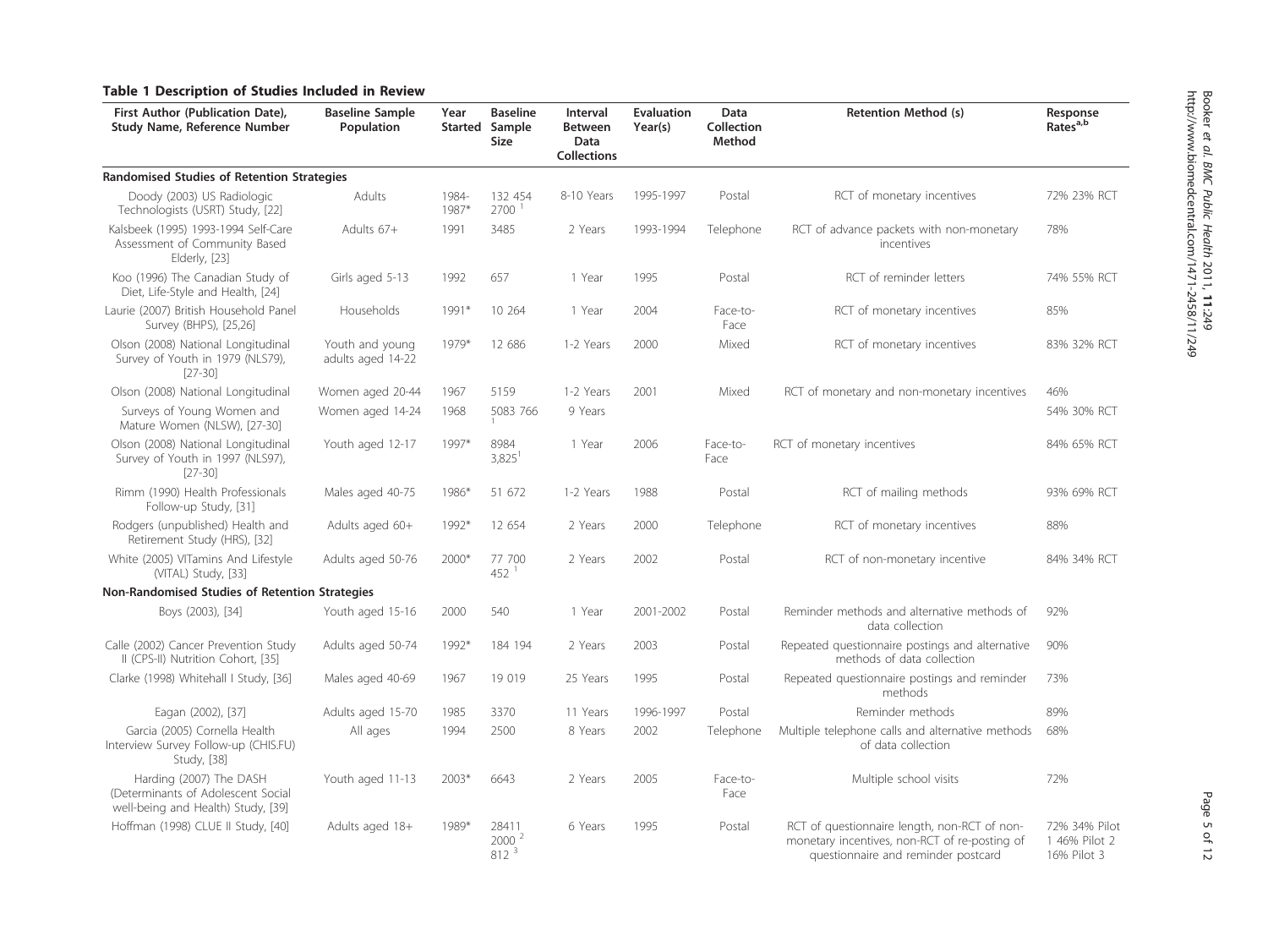# Table 1 Description of Studies Included in Review (Continued)

| Lissner (2003) Population Study of<br>Women in Gothenburg, Sweden, [41]                            | Females aged 38-60                                       | 1968* | 1462                       | 6-8 Years | 2000-2002 | Face-to-<br>Face | Alternative methods of data collection                                           | 72%         |
|----------------------------------------------------------------------------------------------------|----------------------------------------------------------|-------|----------------------------|-----------|-----------|------------------|----------------------------------------------------------------------------------|-------------|
| Michaud (2005) NIH-AARP Diet and<br>Health Study, [42]                                             | Adults aged 50-69                                        | 1995* | 567 169                    | 10 Years  | 2002      | Postal           | Multiple postings of questionnaire and alternative<br>methods of data collection | 76%         |
| Mills (2000), [43]                                                                                 | Youth aged 11-12                                         | 1992  | 1614                       | 1 Year    | 1995-1997 | Face-to-<br>Face | Alternative methods of data collection                                           | 91%         |
| Novo (1999), [44]                                                                                  | Youth aged 16                                            | 1981* | 1083                       | 5 Years   | 1986      | Face-to-<br>Face | Alternative methods of data collection                                           | 98%         |
| Rudy (1994), [45]                                                                                  | Women aged 20-35                                         | 1993  | 221                        | 1 Month   | 1993      | Postal           | Non-RCT of monetary and non-monetary<br>incentives                               | 72%         |
| Russell (2001) Black Women's Health<br>Study (BWHS), [46]                                          | Women aged 21-69                                         | 1995* | 64 500                     | 2 Years   | 1997      | Postal           | Multiple postings of questionnaire, reminder<br>methods and alternative          | 83%         |
| Tolusso (2003) National Population<br>Health Survey (NPHS), [47]                                   | All ages                                                 | 1994* | 17 276                     | 2 Years   | 2003      | Telephone        | Multiple telephone calls and alternative methods<br>of data collection           | 81%         |
| Ullmann (1998) UCLA Study of<br>Adolescent Growth, [48]                                            | Youth aged 12-16                                         | 1976* | 1634                       | 1 Year    | 1992      | Postal           | Reminder methods, multiple postings of<br>questionnaire and monetary incentive   | 68%         |
| Walker (2000) British Regional Heart<br>Study (BRHS), [49]                                         | Males aged 40-59                                         | 1978* | 7735                       | 2-9 Years | 1983-1985 | Postal           | Reminder methods                                                                 | 88%         |
| Women's Health Australia Research<br>Group (2001) Women's Health<br>Australia (WHA) Study, [50-53] | Women aged 18-23<br>Women aged 45-50<br>Women aged 70-75 | 1996* | 14 247<br>13 716<br>12 432 | 2 Years   | 1998-2000 | Postal           | Reminder methods and alternative methods of<br>data collection                   | 71% 92% 89% |

<sup>a</sup> Retention rates at time of publication

<sup>b</sup> Overall study retention rates follow ed by retention rates from RCTs or pilot studies

° Personal communication

\* Study still active

<sup>1</sup>Trial s amplesiz e

<sup>2</sup>Pilot 2

<sup>3</sup>Non-respondent to pilot 2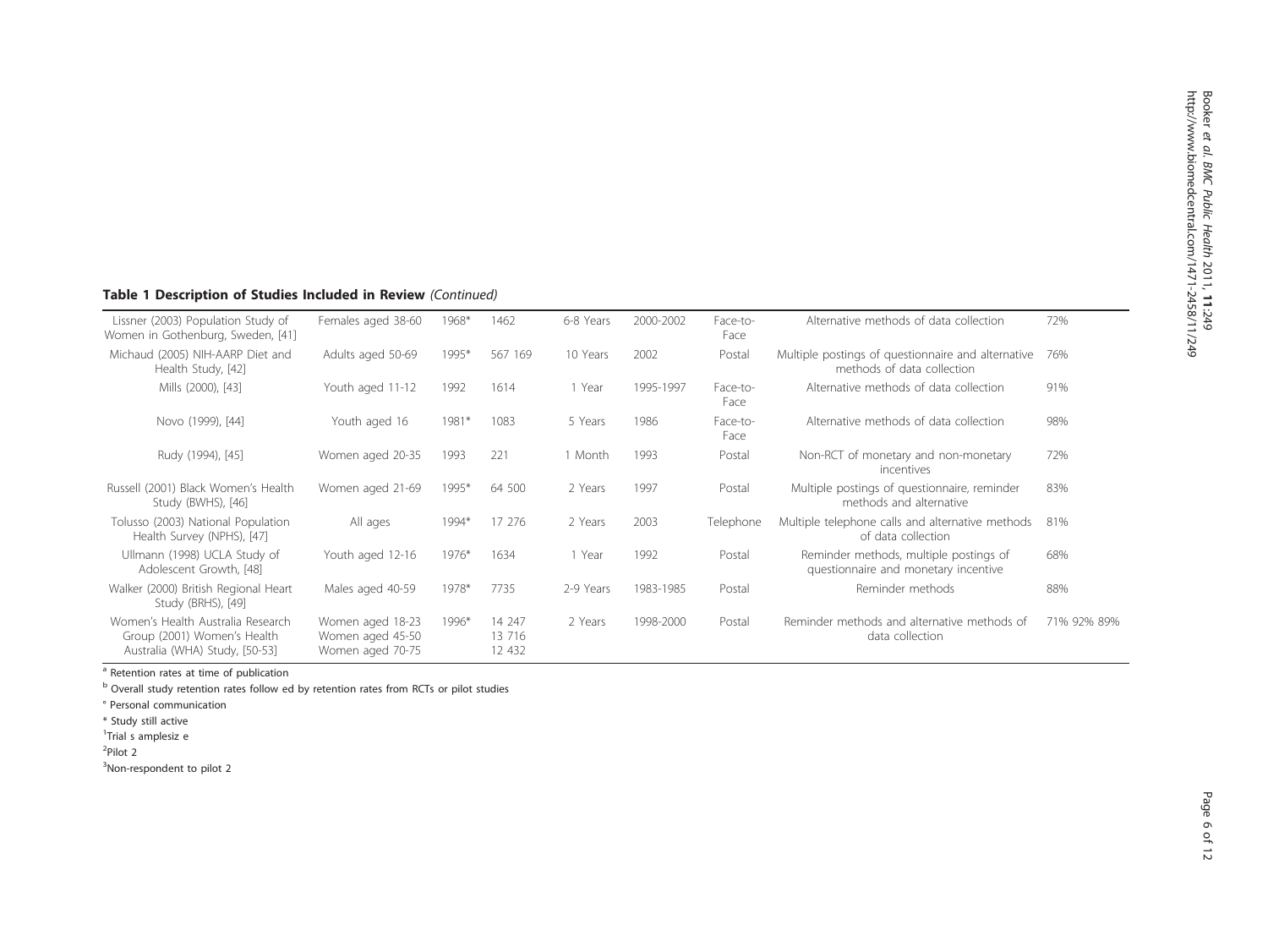| <b>Mixed</b><br>Postal<br>Face-to-Face<br><b>Telephone</b><br><b>Evaluated Retention</b><br>Average increase in<br>Average increase in<br>Average increase in<br>Method, reference<br>retention rate, proportion<br>retention rate, proportion<br>retention rate, proportion<br>number<br>(95% CI)<br>(95% CI)<br>(95% CI)<br>(95% CI)<br><b>Incentives</b><br>RCT - Financial Only<br>Doody[22]*<br>$0.01$ $(0.01, 0.01)$<br>Olsen (NLS79)[27-30]*<br>$0.05$ $(0.05, 0.06)$<br>Olsen (NLSW)[27-30]*<br>$0.02$ $(0.02, 0.03)$<br>Laurie[25,26]***<br>$0.85$ $(0.84, 0.85)$<br>Rodgers[32]***<br>$0.80$ $(0.87, 0.88)$<br>RCT - Gift Only<br>Kalsbeek[23]***<br>$0.78$ $(0.76, 0.79)$<br>White[33]*<br>$0.11$ $(0.01, 0.14)$<br>RCT - Mixed<br>Olsen (NLS97)[27-30]*<br>$0.28$ $(0.27, 0.29)$<br>Non-RCT - Gift Only<br>Hoffman[40]<br>$0.47$ $(0.44, 0.49)$<br>Non-RCT - Mixed<br>Rudy [45]***<br>$0.72$ $(0.65, 0.79)$ |                         |  | <b>Data Collection Method</b> |                                                   |
|-------------------------------------------------------------------------------------------------------------------------------------------------------------------------------------------------------------------------------------------------------------------------------------------------------------------------------------------------------------------------------------------------------------------------------------------------------------------------------------------------------------------------------------------------------------------------------------------------------------------------------------------------------------------------------------------------------------------------------------------------------------------------------------------------------------------------------------------------------------------------------------------------------------------------|-------------------------|--|-------------------------------|---------------------------------------------------|
|                                                                                                                                                                                                                                                                                                                                                                                                                                                                                                                                                                                                                                                                                                                                                                                                                                                                                                                         |                         |  |                               |                                                   |
|                                                                                                                                                                                                                                                                                                                                                                                                                                                                                                                                                                                                                                                                                                                                                                                                                                                                                                                         |                         |  |                               | Average increase in<br>retention rate, proportion |
|                                                                                                                                                                                                                                                                                                                                                                                                                                                                                                                                                                                                                                                                                                                                                                                                                                                                                                                         |                         |  |                               |                                                   |
|                                                                                                                                                                                                                                                                                                                                                                                                                                                                                                                                                                                                                                                                                                                                                                                                                                                                                                                         |                         |  |                               |                                                   |
|                                                                                                                                                                                                                                                                                                                                                                                                                                                                                                                                                                                                                                                                                                                                                                                                                                                                                                                         |                         |  |                               |                                                   |
|                                                                                                                                                                                                                                                                                                                                                                                                                                                                                                                                                                                                                                                                                                                                                                                                                                                                                                                         |                         |  |                               |                                                   |
|                                                                                                                                                                                                                                                                                                                                                                                                                                                                                                                                                                                                                                                                                                                                                                                                                                                                                                                         |                         |  |                               |                                                   |
|                                                                                                                                                                                                                                                                                                                                                                                                                                                                                                                                                                                                                                                                                                                                                                                                                                                                                                                         |                         |  |                               |                                                   |
|                                                                                                                                                                                                                                                                                                                                                                                                                                                                                                                                                                                                                                                                                                                                                                                                                                                                                                                         |                         |  |                               |                                                   |
|                                                                                                                                                                                                                                                                                                                                                                                                                                                                                                                                                                                                                                                                                                                                                                                                                                                                                                                         |                         |  |                               |                                                   |
|                                                                                                                                                                                                                                                                                                                                                                                                                                                                                                                                                                                                                                                                                                                                                                                                                                                                                                                         |                         |  |                               |                                                   |
|                                                                                                                                                                                                                                                                                                                                                                                                                                                                                                                                                                                                                                                                                                                                                                                                                                                                                                                         |                         |  |                               |                                                   |
|                                                                                                                                                                                                                                                                                                                                                                                                                                                                                                                                                                                                                                                                                                                                                                                                                                                                                                                         |                         |  |                               |                                                   |
|                                                                                                                                                                                                                                                                                                                                                                                                                                                                                                                                                                                                                                                                                                                                                                                                                                                                                                                         |                         |  |                               |                                                   |
|                                                                                                                                                                                                                                                                                                                                                                                                                                                                                                                                                                                                                                                                                                                                                                                                                                                                                                                         |                         |  |                               |                                                   |
|                                                                                                                                                                                                                                                                                                                                                                                                                                                                                                                                                                                                                                                                                                                                                                                                                                                                                                                         |                         |  |                               |                                                   |
|                                                                                                                                                                                                                                                                                                                                                                                                                                                                                                                                                                                                                                                                                                                                                                                                                                                                                                                         |                         |  |                               |                                                   |
|                                                                                                                                                                                                                                                                                                                                                                                                                                                                                                                                                                                                                                                                                                                                                                                                                                                                                                                         |                         |  |                               |                                                   |
|                                                                                                                                                                                                                                                                                                                                                                                                                                                                                                                                                                                                                                                                                                                                                                                                                                                                                                                         | <b>Reminder Letters</b> |  |                               |                                                   |
| 1 Letter Posted                                                                                                                                                                                                                                                                                                                                                                                                                                                                                                                                                                                                                                                                                                                                                                                                                                                                                                         |                         |  |                               |                                                   |
| Boys[34]<br>$0.12$ (0.10, 0.15)                                                                                                                                                                                                                                                                                                                                                                                                                                                                                                                                                                                                                                                                                                                                                                                                                                                                                         |                         |  |                               |                                                   |
| Hoffman[40]<br>$0.02$ $(0.02, 0.03)$                                                                                                                                                                                                                                                                                                                                                                                                                                                                                                                                                                                                                                                                                                                                                                                                                                                                                    |                         |  |                               |                                                   |
| Koo[24]**<br>$0.32$ $(0.29, 0.36)$                                                                                                                                                                                                                                                                                                                                                                                                                                                                                                                                                                                                                                                                                                                                                                                                                                                                                      |                         |  |                               |                                                   |
| Russell[46]<br>$0.03$ $(0.03, 0.03)$                                                                                                                                                                                                                                                                                                                                                                                                                                                                                                                                                                                                                                                                                                                                                                                                                                                                                    |                         |  |                               |                                                   |
| 2 Letters Posted                                                                                                                                                                                                                                                                                                                                                                                                                                                                                                                                                                                                                                                                                                                                                                                                                                                                                                        |                         |  |                               |                                                   |
| Clarke <sup>[36]</sup><br>$0.18$ $(0.15, 0.22)$                                                                                                                                                                                                                                                                                                                                                                                                                                                                                                                                                                                                                                                                                                                                                                                                                                                                         |                         |  |                               |                                                   |
| Eagan[37]<br>$0.18$ $(0.17, 0.19)$                                                                                                                                                                                                                                                                                                                                                                                                                                                                                                                                                                                                                                                                                                                                                                                                                                                                                      |                         |  |                               |                                                   |
| Walker[49]<br>$0.18$ $(0.17, 0.19)$                                                                                                                                                                                                                                                                                                                                                                                                                                                                                                                                                                                                                                                                                                                                                                                                                                                                                     |                         |  |                               |                                                   |
| WHA Research Group<br>$0.03$ $(0.03, 0.03)$<br>(YC)[50-53]                                                                                                                                                                                                                                                                                                                                                                                                                                                                                                                                                                                                                                                                                                                                                                                                                                                              |                         |  |                               |                                                   |
| WHA Research Group<br>$0.10$ $(0.10, 0.11)$<br>(MC)[50-53]                                                                                                                                                                                                                                                                                                                                                                                                                                                                                                                                                                                                                                                                                                                                                                                                                                                              |                         |  |                               |                                                   |
| WHA Research Group<br>$0.46$ (0.45, 0.47)<br>$(OC)[50-53]$                                                                                                                                                                                                                                                                                                                                                                                                                                                                                                                                                                                                                                                                                                                                                                                                                                                              |                         |  |                               |                                                   |
| 3 Letters Posted                                                                                                                                                                                                                                                                                                                                                                                                                                                                                                                                                                                                                                                                                                                                                                                                                                                                                                        |                         |  |                               |                                                   |
| Ullman[48]<br>$0.23$ $(0.20, 0.26)$                                                                                                                                                                                                                                                                                                                                                                                                                                                                                                                                                                                                                                                                                                                                                                                                                                                                                     |                         |  |                               |                                                   |

#### <span id="page-6-0"></span>Table 2 Increase in Study Retention Rates for Incentive and Reminder Letters by Data Collection Type

Increase in overall retention with the addition of respondents from the RCT with initial non-responders

\*\* RCT of reminder letters

\*\*\* Retention rate of entire sample

postal questionnaires [[41,43,44](#page-10-0)]. In these studies, alternative modes of data collection were generally the second stage of the study, which in addition to the convenience of home-based interviews might help to explain the larger average increases in retention [[41,43,44](#page-10-0)].

The increase in retention from reminder calls made for postal survey studies was also examined in four studies (data not shown); all of which had already sent reminder letters [[34,37,46](#page-10-0),[50-](#page-10-0)[53](#page-11-0)]. Reminder calls appeared to have a greater effect on younger age

cohorts, [[34,50](#page-10-0)-[53\]](#page-11-0) with an increase of between 10% and 16%, in comparison to increases between 1% and 6% among older cohorts [[37,46,50](#page-10-0)-[53](#page-11-0)] retention only.

Two telephone surveys demonstrated the need to make multiple calls to achieve a completed interview (data not shown) [[38,47\]](#page-10-0). Garcia and colleagues found 62% of participants only required between one and three telephone calls to complete an interview. However, ten or more calls, however, were required to successfully interview 9% of participants [[38\]](#page-10-0). The National Population Health Survey found that less than 15 attempts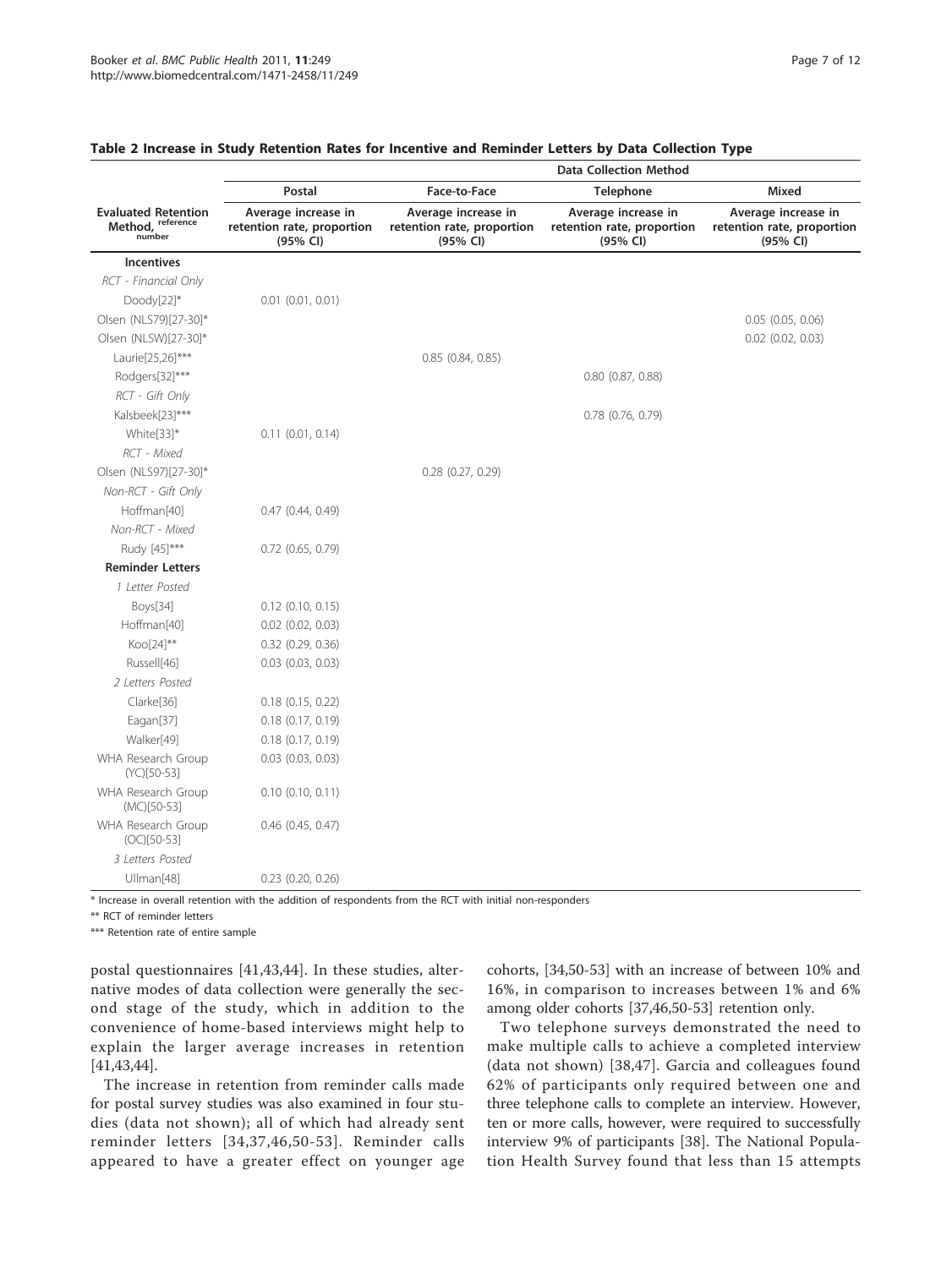# <span id="page-7-0"></span>Table 3 Increase in Study Retention Rates for Repeat Questionnaires and Alternative Methods of Data Collection by Data Collection Type

|                                                         |                                 |                                                                                          | <b>Data Collection Method</b>                                 |                                                               |
|---------------------------------------------------------|---------------------------------|------------------------------------------------------------------------------------------|---------------------------------------------------------------|---------------------------------------------------------------|
|                                                         | Postal                          | Face-to-Face                                                                             | Telephone                                                     | <b>Mixed</b>                                                  |
| <b>Evaluated Retention</b><br>Method, reference number  | Average increase in<br>(95% CI) | Average increase in<br>retention rate, proportion retention rate, proportion<br>(95% CI) | Average increase in<br>retention rate, proportion<br>(95% CI) | Average increase in<br>retention rate, proportion<br>(95% CI) |
| <b>Repeat Questionnaires</b>                            |                                 |                                                                                          |                                                               |                                                               |
| 2 Questionniares Posted                                 |                                 |                                                                                          |                                                               |                                                               |
| Doody[22]*                                              | $0.08$ $(0.08, 0.08)$           |                                                                                          |                                                               |                                                               |
| Eagan[37]                                               | $0.18$ $(0.17, 0.19)$           |                                                                                          |                                                               |                                                               |
| Hoffman[40]                                             | $0.05$ $(0.04, 0.06)$           |                                                                                          |                                                               |                                                               |
| Rimm[31]                                                | $0.16$ (0.16, 0.17)             |                                                                                          |                                                               |                                                               |
| Ullman[48]                                              | $0.04$ $(0.03, 0.06)$           |                                                                                          |                                                               |                                                               |
| 3 Ouestionniares Posted                                 |                                 |                                                                                          |                                                               |                                                               |
| Clarke[36]                                              | $0.18$ $(0.15, 0.22)$           |                                                                                          |                                                               |                                                               |
| White[33]*                                              | $0.06$ $(0.04, 0.08)$           |                                                                                          |                                                               |                                                               |
| 6 Questionnaires Posted                                 |                                 |                                                                                          |                                                               |                                                               |
| Calle[35]                                               | $0.37$ $(0.37, 0.38)$           |                                                                                          |                                                               |                                                               |
| Russell[46]                                             | $0.23$ $(0.23, 0.23)$           |                                                                                          |                                                               |                                                               |
| <b>Alternative Methods of</b><br><b>Data Collection</b> |                                 |                                                                                          |                                                               |                                                               |
| Postal Questionnaires                                   |                                 |                                                                                          |                                                               |                                                               |
| Garcia <sup>[38]</sup>                                  |                                 |                                                                                          | $0.01$ $(0.01, 0.02)$                                         |                                                               |
| Mills[43]                                               |                                 | $0.17$ $(0.15, 0.19)$                                                                    |                                                               |                                                               |
| Face-to-Face Interviews                                 |                                 |                                                                                          |                                                               |                                                               |
| Lissner[41]                                             |                                 | $0.18$ $(0.16, 0.21)$                                                                    |                                                               |                                                               |
| Tolus so[47]                                            |                                 |                                                                                          | $0.02$ $(0.02, 0.02)$                                         |                                                               |
| Telephone Interviews                                    |                                 |                                                                                          |                                                               |                                                               |
| Boys[34]                                                | $0.01$ $(0.01, 0.03)$           |                                                                                          |                                                               |                                                               |
| Calle[35]                                               | $0.02$ $(0.02, 0.02)$           |                                                                                          |                                                               |                                                               |
| Michaud[42]                                             | $0.17$ $(0.16, 0.18)$           |                                                                                          |                                                               |                                                               |
| Russell[46]                                             | $0.02$ $(0.02, 0.02)$           |                                                                                          |                                                               |                                                               |
| WHA Research Group (YC)                                 | $0.01$ $(0.01, 0.01)$           |                                                                                          |                                                               |                                                               |
| $[50-53]$                                               |                                 |                                                                                          |                                                               |                                                               |
| WHA Research Group (MC)<br>$[50-53]$                    | $0.05$ $(0.05, 0.05)$           |                                                                                          |                                                               |                                                               |
| WHA Research Group (OC)<br>$[50-53]$                    | 0.08 (0.08, 0.09)               |                                                                                          |                                                               |                                                               |
| Mixed (Postal, Telephone &<br>Face-to-Face) Novo[44]    |                                 | $0.42$ (0.39, 0.44)                                                                      |                                                               |                                                               |

were needed to conduct 90% of the interviews; however, up to 50 calls were required for the remaining 10% [[47\]](#page-10-0).

In a school-based study of multi-ethnic pupils in England, Harding et al., (data not shown) used multiple school visits (i.e. up to 13 additional visits to schools to follow-up pupils who were not present on previous data collections). Retention increased by 26%, 6% and 2% after the second, third and fourth visits respectively [[39\]](#page-10-0).

#### Multiple Methods

Thirteen postal survey studies [[22](#page-10-0),[24](#page-10-0),[33](#page-10-0)-[37,40](#page-10-0),[42](#page-10-0),[46](#page-10-0), [48](#page-10-0)-[53](#page-11-0)] in this review used multiple retention methods and eleven of these [[22,24,33](#page-10-0)-[37,42,46](#page-10-0),[49-](#page-10-0)[53](#page-11-0)] had retention rates of more than 70%. This might suggest that the more effort studies put into retaining respondents, including use of multiple methods, the higher the retention rate will be. However, it is important to keep in mind the costs will also be higher. These studies [[22,24](#page-10-0),[33-37](#page-10-0),[40,42,46,48](#page-10-0)[-53](#page-11-0)] all began with the cheapest methods, e.g. posting reminder letters, and ended with the most expensive, such as alternative modes of data collection, so that the number of respondents that needed to be captured with each additional method decreased as the costs increased.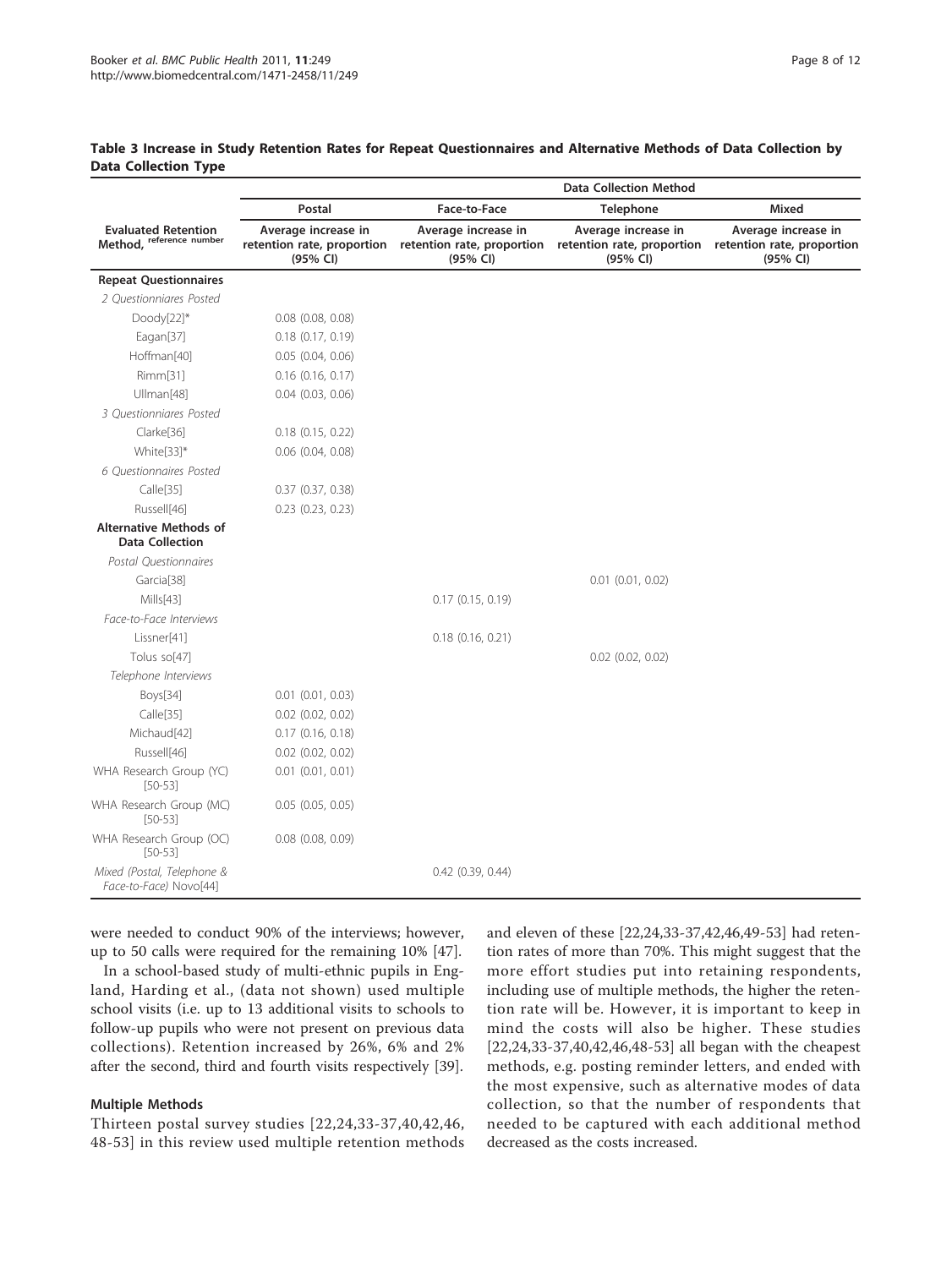#### Other methods

In addition to the broad approaches described above a few more specific initiatives were tried by some studies. Rimm et al. found that retention was significantly higher for questionnaires sent via certified mail than those sent by other mail types, and for envelopes that were handwritten than those that were not [[31](#page-10-0)]. However, Doody et al. did not find any difference in retention from alternative methods of posting the questionnaire [\[22\]](#page-10-0). Kalsbeek and Joens reported some evidence of increased retention by providing personalised information in letters, however as this was combined with non-monetary incentives, determining the true effect of personalization was difficult [\[23\]](#page-10-0).

In two more detailed experiments, Hoffman et al. found a modest increase in retention if a 4-page questionnaire was used instead of a 16-page questionnaire  $(p = 0.145)$ ; [[40\]](#page-10-0) Clarke et al. found that including income questions did not affect retention rates but asking for proxy respondents to complete a cognitive questionnaire about the primary study participants appeared to decreased retention when the main questionnaire was used [[36](#page-10-0)].

#### **Discussion**

In the studies reviewed here, incentives were associated with an increase in retention rates, which improved with higher values. Whether cash was the most effective incentive was not clear from studies that compared cash and gifts of similar value. Studies of other methods (i.e. reminder letters or calls and alternative modes of data collection) also demonstrated a benefit, but it was difficult to assess their impact due to a less standardised approach. This is the first-known review of the effect of retention strategies on retention rates specifically focused on population-based cohort studies. It is important to consider the effect of different retention strategies on longitudinal studies specifically as different mechanisms may operate once a participant has been/or expects to be in a study over a period of time.

#### Strengths and Limitations

A major strength of this review is its extensive systematic search of the literature. The general lack of studies that rigorously evaluate retention methods suggests, therefore, that such evaluations are rarely conducted. A key challenge in this review has been comparing retention rates from studies with different methods of calculating or reporting them. In general, we used the retention rate as reported by the authors but we are aware that different methods of calculation could have been used. For example, among studies with two or more follow-up data collections, some used the number of participants eligible for a specific wave of data collection as the denominator [[41](#page-10-0),[48\]](#page-10-0) while others used the baseline sample [[34,43,44](#page-10-0),[49](#page-10-0)]. An additional difficulty was created by the inclusion of new or additional participants between waves (e.g. "booster samples", new members in the household, previous non-responders or drop-outs, or studies adopting a policy of continuous recruitment) and whether they were included or excluded from the denominator.

The majority of studies in this review were conducted in the United States which may limit their generalisability to studies conducted in other countries, which, may have different cultures about participating in research or have different ethical guidelines. We also attempted to examine whether the time between data collections or between baseline data collection and the evaluation wave may have influenced retention. However, due to the small number of studies involved and heterogeneity between them, the findings were not reliable.

Compositional factors such as the gender, age and socioeconomic status of participants and contextual factors such as location of the study, the recruitment methods the tracking methods or other indirect methods such as study loyalty or study publicity may also have influenced the effect of retention methods. Few studies had empirical data or reported these in a systematic way so that evaluation or aggregation could be conducted across studies. However, there is some evidence that additional efforts are required to track and retain vulnerable [[54](#page-11-0)] and/or disadvantaged groups [\[5](#page-9-0)]. The differential effect of different retention methods across population groups therefore requires further systematic review.

The use of a narrative approach for this review rather than meta-analysis was due to the relatively small number of studies and the heterogeneity in their methodologies, which limited our ability to quantify effects associated with specific retention methods and carry-out meta-analyses. The findings of this study demonstrate the need for studies to rigorously evaluate their retention methods as well as examine the cost-effectiveness of those methods.

## Comparisons of effects of similar methods used in noncohort studies

In other research, incentives have been shown to have a positive effect on retention rates in postal surveys, [[55](#page-11-0)-[57](#page-11-0)] other study designs, in-person and telephone interviews and online studies, [\[58-60](#page-11-0)] and also in the recruitment of study members in longitudinal cohort and cross-sectional studies and clinical trials [\[61-64](#page-11-0)]. In a meta-analysis of the methods used in postal studies to increase response and retention rates, the odds of response or retention increased by more than half when monetary incentives were received versus non-monetary incentives [\[57](#page-11-0)]. Our review was inconclusive in relation to cash versus gift incentives but it did suggest that cash incentives may have a greater effect than cheques on retention rates. There is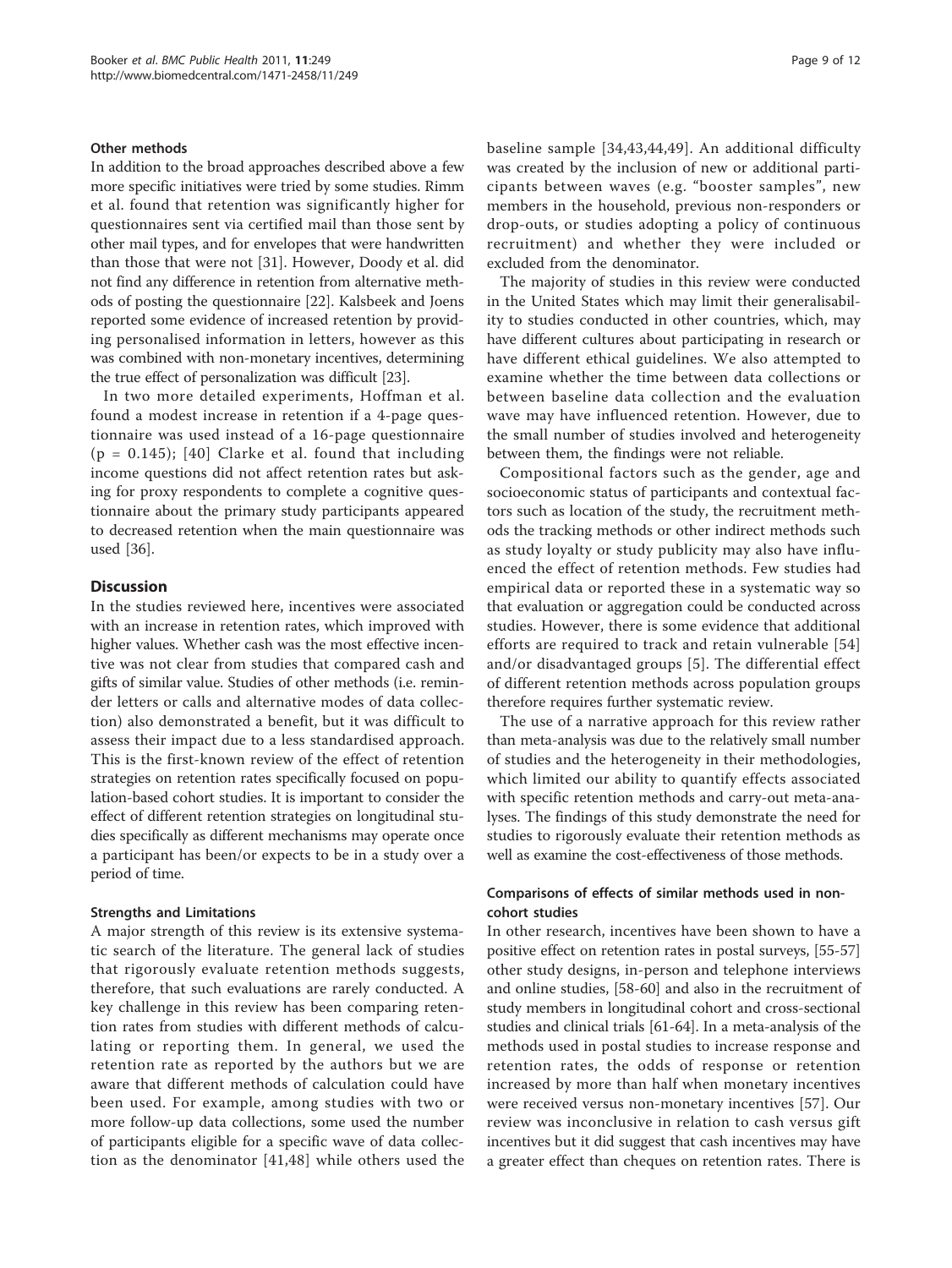<span id="page-9-0"></span>some support for this in other studies, [[65-71\]](#page-11-0) although they are from health promotion and health care projects rather than epidemiological research studies, and therefore their findings may not be transferable to research studies.

The effect of the timing of incentives on retention rates in our review was unclear. However, the meta-analysis by Edwards et al. showed that prepaid incentives increased response more than conditional incentives  $(OR = 1.61 [1.36, 1.89])$  in studies that posted questionnaires [[57\]](#page-11-0). Unconditional incentives were also found to lower attrition in a postal questionnaires [[70\]](#page-11-0). In a recent review of studies that used either face-to-face or telephone interviews, conditional incentives did not increase response compared to unconditional ( $\beta = 2.82$ ,  $SE = 1.78$ ,  $p > 0.05$  [[59\]](#page-11-0).

Although there was a general lack of standardised approaches of evaluating other retention methods here, there is support in the literature for a beneficial effect on response and retention rates of reminder methods in trials, cross-sectional, prospective and non-population based cohort studies [\[57,72-80](#page-11-0)].

A recent systematic review of retention methods used for in-person follow-up showed that retention rates increased with the number of methods used, [[81](#page-11-0)] which is supported by our findings. The relative lack of evaluation of retention strategies in cohort studies is possibly linked to funding constraints as well as to the potential threat of compromised retention from employing control arms. The use of sub-studies [\[22,27](#page-10-0)-[30](#page-10-0)] or pilot studies [[36](#page-10-0),[40,42\]](#page-10-0) provided useful insights about how retention can be enhanced by the evaluation of methods without compromising retention rates. Olson argued that targeted strategies, such as incentives to nonresponders from previous waves of the study, is a cost effective approach to retaining those participants who often drop out of studies [[27](#page-10-0),[28](#page-10-0)].

# Conclusions

Producing generalisable results is a key objective of cohort studies to ensure that the benefits of research can be applied to a wider population. Researchers are encouraged to ensure that participants are given the opportunity to take part and are not excluded due to socioeconomic disadvantage. Much has been written on the ethics of incentives, [[82](#page-11-0)-[84\]](#page-11-0) but there is still a lack of consensus, for example, whether varying incentives amounts should be offered to different sub-samples in a study. There is little ethical discussion about whether repeated attempts to obtain consent to follow-up is perceived as pressure to participate or whether research ethics should be adapted to suit the cultural/socio-economic characteristics of the study population. Due to international differences in the regulation of research, the approach to these issues will invariably vary. There

was little mention of these issues in the studies we reviewed.

The cost of evaluation, and the risk to study loyalty among participants, may explain the small number of studies that evaluated retention strategies or examined their cost-effectiveness. Raising awareness of the need for such studies among researchers and funding bodies is important to ensure the longevity and scientific value of cohort studies in the future.

#### Additional material

[Additional file 1: I](http://www.biomedcentral.com/content/supplementary/1471-2458-11-249-S1.DOC)s an example of the electronic database search for retention/attrition in cohort studies.

[Additional file 2: I](http://www.biomedcentral.com/content/supplementary/1471-2458-11-249-S2.DOC)s an extended version of Table [1](#page-4-0)with additional information on the evaluation method and retention rates associated with those methods.

#### Acknowledgements

The authors would like to thank Alastair Leyland, Ian White and the steering group members who provided support and guidance. We would also like to thank Mary Robins and Valerie Hamilton for their assistance with the literature search, and the reviewers for their comments on an earlier version of this paper.

Funding: This research was supported by the MRC Population Health Sciences Research Network (PHSRN) (WBS Code U.1300.33.001.00019.01).

#### Author details

<sup>1</sup>MRC/CSO Social and Public Health Sciences Unit, Glasgow, UK. <sup>2</sup>University of Essex, Institute for Social & Economic Research, Colchester, UK.

#### Authors' contributions

CB was involved in the development of the concept for the paper, oversaw the literature search and conducted the data extraction. She also conducted the analyses, prepared drafts and undertook edits. SH was involved in the development of the concept, direction, drafting and editing of the manuscript. She also rechecked the abstracts for study inclusion. MB was involved in the direction and concept of the paper. She independently conducted data extraction and was involved in the drafting and editing of manuscript drafts. All authors have read and approved of all versions of the manuscript.

#### Competing interests

The authors declare that they have no competing interests.

Received: 28 September 2010 Accepted: 19 April 2011 Published: 19 April 2011

#### References

- 1. Department of Health: Independent inquiry into inequalities in health. Edited by: Acheson CSD. London: The Stationary Office; 1998:.
- 2. Department of Health: Saving Lives: Our Healthier Nation. London: The Stationary Office; 1999.
- 3. Patel M, Doku V, Tennakoon L: Challenges in recruitment of research participants. Advances in Psychiatric Treatment 2003, 9:229-238.
- 4. Marcellus L: [Are we missing anything? Pursuing research on attrition.](http://www.ncbi.nlm.nih.gov/pubmed/15551664?dopt=Abstract) Canadian Journal of Nursing Research 2004, 36(3):82-98.
- 5. Scott CK: [A replicable model for achieving over 90% follow-up rates in](http://www.ncbi.nlm.nih.gov/pubmed/21516573?dopt=Abstract) [longitudinal studies of substance abusers.](http://www.ncbi.nlm.nih.gov/pubmed/21516573?dopt=Abstract) Drug & Alcohol Dependence 2004, 74(1):21-36.
- 6. Bergman P, Ahlberg G, Forsell Y, Lundberg I: [Non-participation in the](http://www.ncbi.nlm.nih.gov/pubmed/20207675?dopt=Abstract) [second wave of the PART study on mental disorder and its effects on](http://www.ncbi.nlm.nih.gov/pubmed/20207675?dopt=Abstract) [risk estimates.](http://www.ncbi.nlm.nih.gov/pubmed/20207675?dopt=Abstract) International Journal of Social Psychiatry 2010, 56(2):119-132.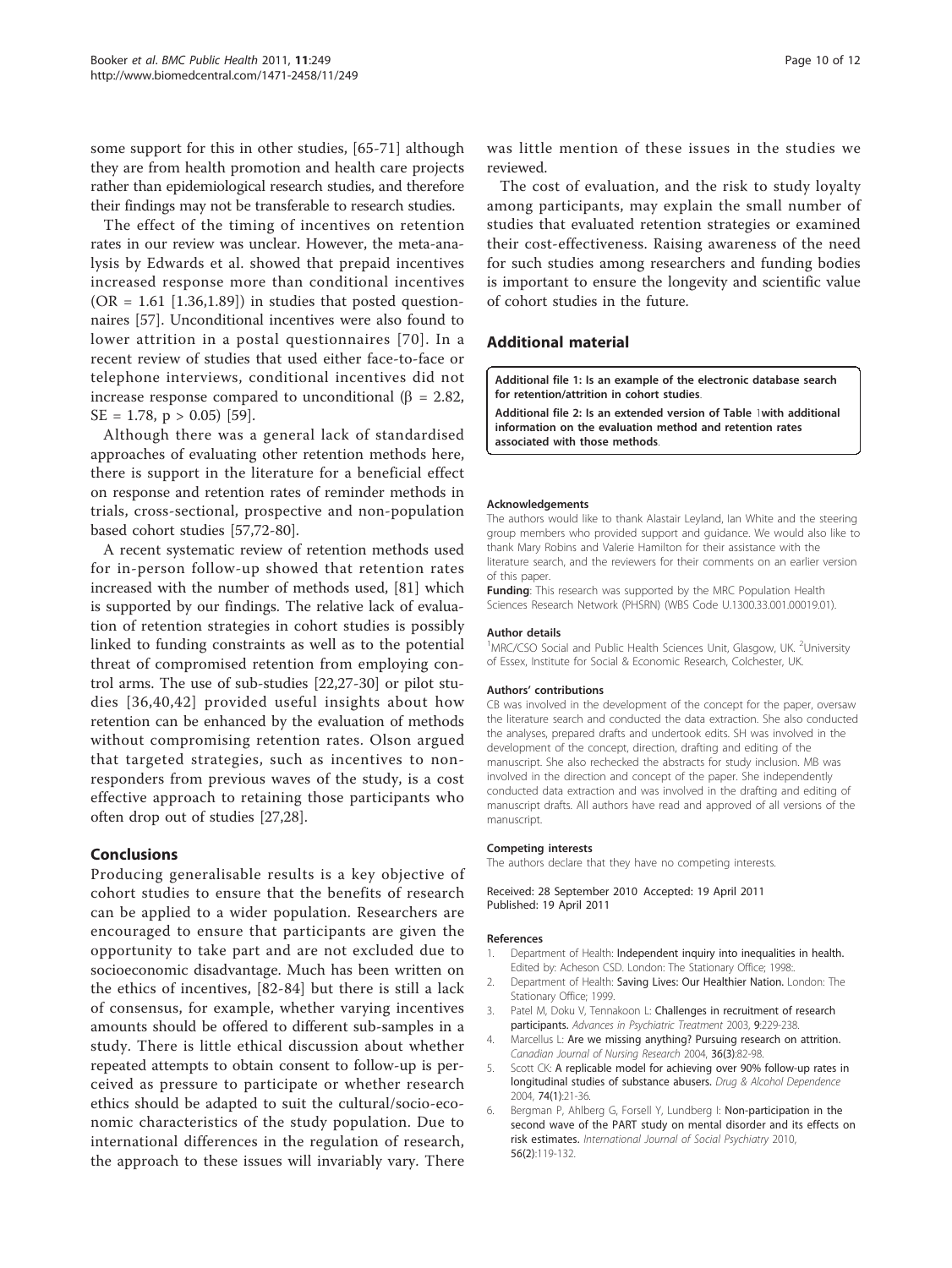- <span id="page-10-0"></span>7. Schmidt CO, Raspe H, Pfingsten M, Hasenbring M, Basler HD, Eich W, Kohlmann T: [Does attrition bias longitudinal population-based studies on](http://www.ncbi.nlm.nih.gov/pubmed/20542714?dopt=Abstract) [back pain?](http://www.ncbi.nlm.nih.gov/pubmed/20542714?dopt=Abstract) European Journal of Pain 2011, 15:84-91.
- Thygesen LC, Johansen C, Kelding N, Giovannucci E, Gronbaek M: [Effects of](http://www.ncbi.nlm.nih.gov/pubmed/18554348?dopt=Abstract) [sample attrition in a longitudinal study of the association between](http://www.ncbi.nlm.nih.gov/pubmed/18554348?dopt=Abstract) [alcohol intake and all-cause mortality.](http://www.ncbi.nlm.nih.gov/pubmed/18554348?dopt=Abstract) Addiction 2008, 103:1149-1159.
- 9. Martin J, Matheson J: Responses to decline response rates on government surveys. Survey Methodology Bulletin 1999, 45:33-37.
- 10. Shulruf B, Morton S, Goodyear-Smith F, O'Loughlin C, Dixon R: [Designing](http://www.ncbi.nlm.nih.gov/pubmed/21516611?dopt=Abstract) [multidisciplinary longitudinal studies of human development: Analyzing](http://www.ncbi.nlm.nih.gov/pubmed/21516611?dopt=Abstract) [past research to inform methodology.](http://www.ncbi.nlm.nih.gov/pubmed/21516611?dopt=Abstract) Evaluation & the Health Professions 2007, 30(3):207-228.
- 11. Bower P, King M, Nazareth I, Lampe F, Sibbald B: [Patient preferences in](http://www.ncbi.nlm.nih.gov/pubmed/21516533?dopt=Abstract) [randomised controlled trials: Conceptual framework and implications for](http://www.ncbi.nlm.nih.gov/pubmed/21516533?dopt=Abstract) [research.](http://www.ncbi.nlm.nih.gov/pubmed/21516533?dopt=Abstract) Social Science & Medicine 2005, 61(3):685-695.
- 12. Mills E, Wilson K, Rachlis B, Griffith L, Wu P, Guyatt G, Cooper C: [Barriers to](http://www.ncbi.nlm.nih.gov/pubmed/16377532?dopt=Abstract) [participation in HIV drug trials: A systematic review.](http://www.ncbi.nlm.nih.gov/pubmed/16377532?dopt=Abstract) Lancet Infectious Diseases 2006, 6(1):32-38.
- 13. Ross S, Grant A, Counsell C, Gillespie W, Russell I, Prescott R: [Barriers to](http://www.ncbi.nlm.nih.gov/pubmed/10580777?dopt=Abstract) [participation in randomised controlled trials: A systematic review.](http://www.ncbi.nlm.nih.gov/pubmed/10580777?dopt=Abstract) Journal of Clinical Epidemiology 1999, 52(12):1143-1156.
- 14. Burton J, Laurie H, Lynn P: The long-term effectiveness of refusal conversion procedures on longitudinal surveys. Journal of the Royal Statistical Society Series A - Statistics in Society 2006, 169(3):459-478.
- 15. Martin SA, Haren MT, Middleton SM, Wittert GA, Members of the Florey Adelaide Male Ageing Study (FAMAS): [The Florey Adelaide Male Ageing](http://www.ncbi.nlm.nih.gov/pubmed/17594505?dopt=Abstract) [Study \(FAMAS\): Design, procedures & participants.](http://www.ncbi.nlm.nih.gov/pubmed/17594505?dopt=Abstract) BMC Public Health 2007, 7:126.
- 16. Hill Z: [Reducing attrition in panel studies in developing countries.](http://www.ncbi.nlm.nih.gov/pubmed/15131086?dopt=Abstract) International Journal of Epidemiology 2004, 33(3):493-498.
- 17. Seibold-Simpson S, Morrison-Beedy D: [Avoiding early study attrition in](http://www.ncbi.nlm.nih.gov/pubmed/20634400?dopt=Abstract) [adolescent girls: Impact of recruitment contextual factors.](http://www.ncbi.nlm.nih.gov/pubmed/20634400?dopt=Abstract) Western Journal of Nursing Research 2010, 32(6):761-778.
- 18. Ribisl KM, Walton MA, Mowbray CT, Luke DA, Davidson WS, Bootsmiller BJ: [Minimizing participant attrition in panel studies through the use of](http://www.ncbi.nlm.nih.gov/pubmed/21516611?dopt=Abstract) [effective retention and tracking strategies: Review and](http://www.ncbi.nlm.nih.gov/pubmed/21516611?dopt=Abstract) [recommendations.](http://www.ncbi.nlm.nih.gov/pubmed/21516611?dopt=Abstract) Evaluation & Program Planning 1996, 19(1):1-25.
- 19. Szklo M: [Population-based cohort studies.](http://www.ncbi.nlm.nih.gov/pubmed/9762511?dopt=Abstract) Epidemiologic Reviews 1998, 20(1):81-90.
- 20. Haring R, Alte D, Volzke H, Sauer S, Wallaschofski H, John U, Schmidt CO: [Extended recruitment efforts minimize attrition but not necessarily bias.](http://www.ncbi.nlm.nih.gov/pubmed/18834716?dopt=Abstract) Journal of Clinical Epidemiology 2009, 62(3):252-260.
- 21. Wallace BC, Schmid CH, Lau J, Trikalinos TA: [Meta-analyst: Software for](http://www.ncbi.nlm.nih.gov/pubmed/19961608?dopt=Abstract) [meta-analysis of binary, continuous and diagnositic data.](http://www.ncbi.nlm.nih.gov/pubmed/19961608?dopt=Abstract) BMC Medical Research Methodology 2009, 9(1):80.
- 22. Doody MM, Sigurdson AS, Kampa D, Chimes K, Alexander BH, Ron E, Tarone RE, Linet MS: [Randomized trial of financial incentives and delivery](http://www.ncbi.nlm.nih.gov/pubmed/12672684?dopt=Abstract) [methods for improving response to a mailed questionnaire.](http://www.ncbi.nlm.nih.gov/pubmed/12672684?dopt=Abstract) American Journal of Epidemiology 2003, 157(7):643-651.
- 23. Kalsbeek WD, Joens SE: Cost-effectiveness and advance mailings in a telephone follow-up survey. Proceeding of the Survey Research Methods Section, ASA 1995, 204-209.
- 24. Koo MM, Rohan TE: [Types of advance notification in reminder letters and](http://www.ncbi.nlm.nih.gov/pubmed/8834569?dopt=Abstract) [response rates.](http://www.ncbi.nlm.nih.gov/pubmed/8834569?dopt=Abstract) Epidemiology 1996, 7(2):215-216.
- 25. Laurie H, Lynn P: The use of respondent incentives on longitudinal surveys. In Methodology of Longitudinal Surveys. Edited by: Lynn P. West Sussex, UK: John Wiley 2009:205-233.
- 26. Laurie H: The effect of increasing financial incentives in a panel survey: An experiment on the British Household Panel Survey, Wave 14. ISER Working Paper 2007-5 Colchester: University of Essex; 2007.
- 27. Olsen RJ: The problem of respondent attrition: Survey methodology is key. Monthly Labor Review 2005, 128(2):63-70.
- 28. Olsen RJ: Predicting respondent cooperation and strategies to reduce attrition. Department of Economics and Center for Human Resource Research, Ohio State University; 2008.
- 29. U.S. Bureau of Labor Statistics: NLS Handbook, 2005. Columbus, OH: Center for Human Resource Research; 2005.
- 30. NLS97 Users Guide. [\[http://www.nlsinfo.org/nlsy97/nlsdocs/nlsy97/](http://www.nlsinfo.org/nlsy97/nlsdocs/nlsy97/97sample/rni.html) [97sample/rni.html\]](http://www.nlsinfo.org/nlsy97/nlsdocs/nlsy97/97sample/rni.html).
- 31. Rimm EB, Stampfer MJ, Colditz GA, Giovannucci E, Willett WC: [Effectiveness](http://www.ncbi.nlm.nih.gov/pubmed/2343859?dopt=Abstract) [of various mailing strategies among nonrespondents in a prospective](http://www.ncbi.nlm.nih.gov/pubmed/2343859?dopt=Abstract) [cohort study.](http://www.ncbi.nlm.nih.gov/pubmed/2343859?dopt=Abstract) American Journal of Epidemiology 1990, 131(6):1068-1071.
- 32. Rodgers W: Incentive Size effects in a longitudinal study. Ann Arbor, MI: Survey Research Center; 2006.
- 33. White E, Carney PA, Kolar AS: [Increasing response to mailed](http://www.ncbi.nlm.nih.gov/pubmed/15972931?dopt=Abstract) [questionnaires by including a pencil/pen.](http://www.ncbi.nlm.nih.gov/pubmed/15972931?dopt=Abstract) American Journal of Epidemiology 2005, 162(3):261-266.
- 34. Boys A, Marsden J, Stillwell G, Hatchings K, Griffiths P, Farrell M: [Minimizing](http://www.ncbi.nlm.nih.gov/pubmed/12770532?dopt=Abstract) [respondent attrition in longitudinal research: Practical implications from](http://www.ncbi.nlm.nih.gov/pubmed/12770532?dopt=Abstract) [a cohort study of adolescent drinking.](http://www.ncbi.nlm.nih.gov/pubmed/12770532?dopt=Abstract) Journal of Adolescence 2003, 26(3):363-373.
- 35. Calle EE, Rodriguez C, Jacobs EJ, Almon ML, Chao A, McCullough ML, Felgelson HS, Thun MJ: [The American Cancer Society Cancer Prevention](http://www.ncbi.nlm.nih.gov/pubmed/11900235?dopt=Abstract) [Study II Nutrition Cohort: Rationale, study design, and baseline](http://www.ncbi.nlm.nih.gov/pubmed/11900235?dopt=Abstract) [characteristics.](http://www.ncbi.nlm.nih.gov/pubmed/11900235?dopt=Abstract) Cancer 2002, 94:500-511.
- 36. Clarke R, Breeze E, Sherliker P, Shipley M, Youngman L, Fletcher A, Fuhrer R, Leon D, Parish S, Collins R, et al: Design, [objectives, and lessons from a](http://www.ncbi.nlm.nih.gov/pubmed/21515942?dopt=Abstract) [pilot 25 year follow up re-survey of survivors in the Whitehall study of](http://www.ncbi.nlm.nih.gov/pubmed/21515942?dopt=Abstract) [London Civil Servants.](http://www.ncbi.nlm.nih.gov/pubmed/21515942?dopt=Abstract) Journal of Epidemiology & Community Health 1998, 52:364-369.
- 37. Eagan TML, Eide GE, Gulsvik A, Bakke PS: [Nonresponse in a community](http://www.ncbi.nlm.nih.gov/pubmed/12384191?dopt=Abstract) [cohort study: Predictors and consequences for exposure-disease](http://www.ncbi.nlm.nih.gov/pubmed/12384191?dopt=Abstract) [associations.](http://www.ncbi.nlm.nih.gov/pubmed/12384191?dopt=Abstract) Journal of Clinical Epidemiology 2002, 55:775-781.
- 38. Garcia M, Fernandez E, Schiaffino A, Peris M, Borras JM, Nieto FJ, for the Cornella Health Interview Survey Follow-up (CHIS.FU) Study Group: [Phone](http://www.ncbi.nlm.nih.gov/pubmed/15771332?dopt=Abstract) [tracking in a follow-up study.](http://www.ncbi.nlm.nih.gov/pubmed/15771332?dopt=Abstract) Sozial- und Praventivmedizin 2005, 50:63-66.
- 39. Harding S, Whitrow M, Maynard MJ, Teyhan A: [The DASH \(Determinants of](http://www.ncbi.nlm.nih.gov/pubmed/17664225?dopt=Abstract) [Adolescent Social well-being and Health\) Study, an ethnically diverse](http://www.ncbi.nlm.nih.gov/pubmed/17664225?dopt=Abstract) [cohort.](http://www.ncbi.nlm.nih.gov/pubmed/17664225?dopt=Abstract) International Journal of Epidemiology 2007, 36:512-517.
- 40. Hoffman SC, Burke AE, Helzlsouer KJ, Comstock GW: [Controlled trial of the](http://www.ncbi.nlm.nih.gov/pubmed/9829873?dopt=Abstract) [effect of length, incentives, and follow-up techniques on response to a](http://www.ncbi.nlm.nih.gov/pubmed/9829873?dopt=Abstract) [mailed questionnaire.](http://www.ncbi.nlm.nih.gov/pubmed/9829873?dopt=Abstract) American Journal of Epidemiology 1998, 148(10):1007-1011.
- 41. Lissner L, Skoog I, Andersson K, Beckman N, Sundh V, Waern M, Zylberstein DE, Bengtsson C, Bjorkelund C: [Participation bias in](http://www.ncbi.nlm.nih.gov/pubmed/14695076?dopt=Abstract) [longitudinal studies: Experience from the Population Study of Women in](http://www.ncbi.nlm.nih.gov/pubmed/14695076?dopt=Abstract) [Gothenburg, Sweden.](http://www.ncbi.nlm.nih.gov/pubmed/14695076?dopt=Abstract) Scandinavian Journal of Primary Health Care 2003, 21(4):242-247.
- 42. Michaud DS, Midthune D, Hermansen S, Leitzmann M, Harlan LC, Kipnis V, Schatzkin A: Comparison of cancer registry case ascertainment with SEER estimates and self-reporting ina subset of the NIH-AARP Diet and Health Study. Journal of Registry Management 2005, 32(2):70-75.
- 43. Mills CA, Pederson LL, Koval JJ, Gushue SM, Aubut JL: [Longitudinal](http://www.ncbi.nlm.nih.gov/pubmed/10763479?dopt=Abstract) [tracking and retention in a school-based study on adolescent smoking:](http://www.ncbi.nlm.nih.gov/pubmed/10763479?dopt=Abstract) [Costs, variables, and smoking status.](http://www.ncbi.nlm.nih.gov/pubmed/10763479?dopt=Abstract) Journal of School Health 2000, 70(3):107-112.
- 44. Novo M, Hammarstrom A, Janlert U: Does low willingness to respond introduce bias? Results from a socio-epidemiological study among young men and women. International Journal of Social Welfare 1999, 8(2):155-163.
- 45. Rudy EB, Estok PJ, Kerr ME, Menzel L: [Research incentives: Money versus](http://www.ncbi.nlm.nih.gov/pubmed/8047432?dopt=Abstract) [gifts.](http://www.ncbi.nlm.nih.gov/pubmed/8047432?dopt=Abstract) Nursing Research 1994, 43(4):253-255.
- 46. Russell C, Palmer JR, Adams-Campbell LL, Rosenberg L: [Follow-up of a](http://www.ncbi.nlm.nih.gov/pubmed/11682367?dopt=Abstract) [large cohort of Black women.](http://www.ncbi.nlm.nih.gov/pubmed/11682367?dopt=Abstract) American Journal of Epidemiology 2001, 154(9):845-853.
- 47. Tolusso S, Brisebois F: NPHS data quality: Exploring non-sampling errors. Ottawa: Household Survey Methods Division, Statistics Canada; 2003.
- 48. Ullman JB, Newcomb MD: Eager, reluctant, and nonresponders to a mailed longitudinal survey: Attitudinal and substance use characteristics differentiate respondents. Journal of Applied Social Psychology 1998, 28(4):357-375.
- 49. Walker M, Shaper AG, Lennon L, Whincup PH: [Twenty year follow-up of a](http://www.ncbi.nlm.nih.gov/pubmed/11192275?dopt=Abstract) [cohort based in general practices in 24 British towns.](http://www.ncbi.nlm.nih.gov/pubmed/11192275?dopt=Abstract) Journal of Public Health Medicine 2000, 22(4):479-485.
- 50. Women's Health Australia Research Group: Women's [Health Australia.](http://www.ncbi.nlm.nih.gov/pubmed/21492469?dopt=Abstract) The Australian Longitudinal Study on Women's Health: Report 10 Newcastle: The University of Newcastle; 1998.